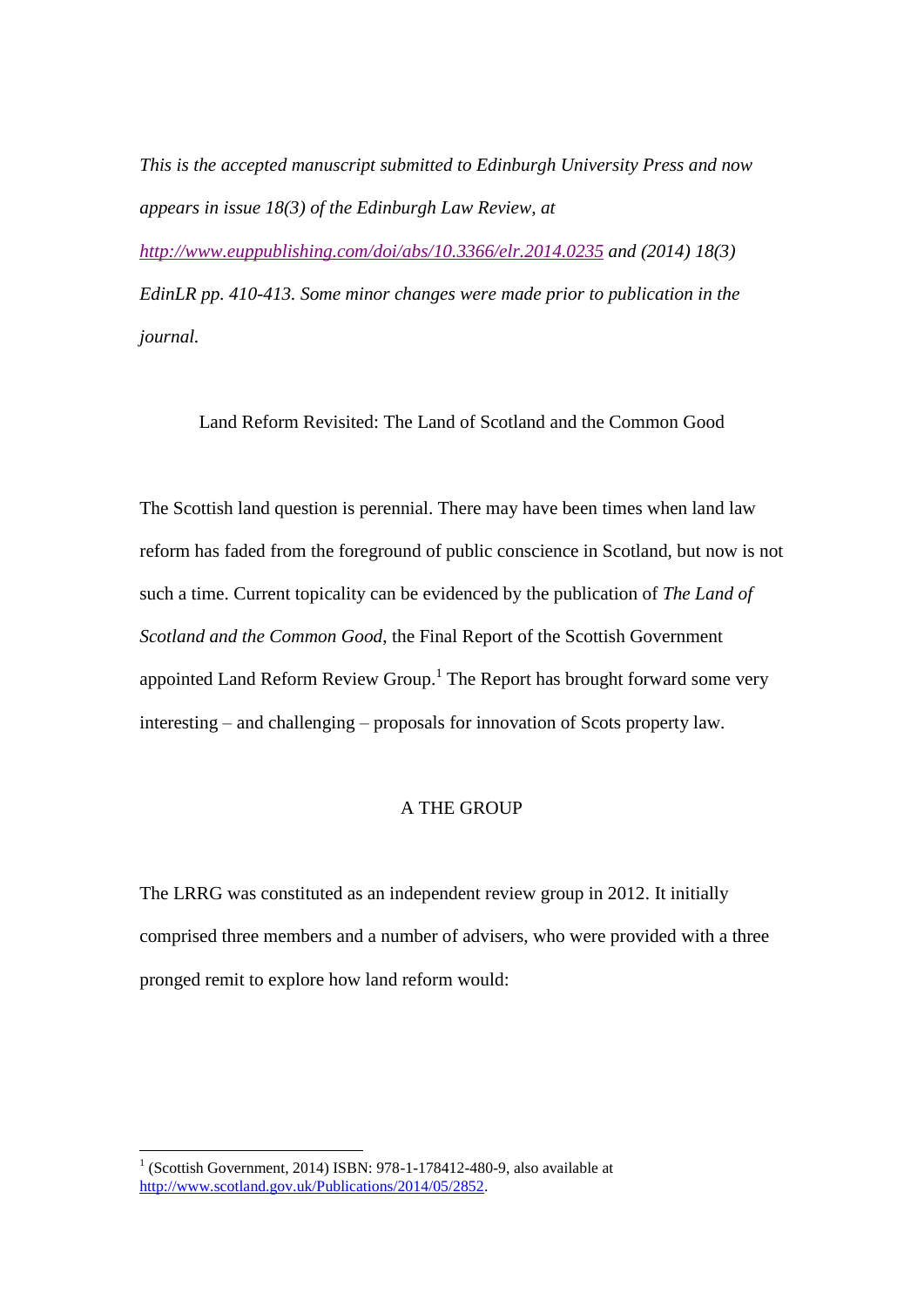*Enable more people in rural and urban Scotland to have a stake in the ownership, governance, management and use of land, which will lead to a greater diversity of land ownership, and ownership types, in Scotland;*

*Assist with the acquisition and management of land (and also land assets) by communities, to make stronger, more resilient, and independent communities which have an even greater stake in their development; and*

*Generate, support, promote and deliver new relationships between land, people, economy and environment in Scotland.*

The broad nature of the remit is immediately apparent.<sup>2</sup> A "Call for Evidence" relating to this wide remit was issued, to which  $484$  responses were received.<sup>3</sup> Those submissions and other evidence gathering by the LRRG fed into an Interim Report, published on 10 May  $2013<sup>4</sup>$ . The publication of that report roughly coincided with something of a reshuffle of the membership of the LRRG, where two members (Prof. James Hunter and Dr. Sarah Skerratt) leaving it with four members (Dr Alison Elliot (Chair), Dr John Watt, Ian Cooke and Pip Tabor), one special adviser (Robin Callander) and a number of new advisers, including the writer. That reshuffle and the reasons for it were discussed in the Scottish Parliament,<sup>5</sup> but despite that discussion the work of the LRRG continued on an arm's length basis from Scottish Ministers.

1

5 Scottish Parliament, Official Report cols 20715-20743 (5 June 2013)

<sup>&</sup>lt;sup>2</sup> <http://www.scotland.gov.uk/About/Review/land-reform/Remit>

<sup>&</sup>lt;sup>3</sup> The majority of submissions are available here: [http://www.scotland.gov.uk/About/Review/land](http://www.scotland.gov.uk/About/Review/land-reform/LRRG-Submissions)[reform/LRRG-Submissions.](http://www.scotland.gov.uk/About/Review/land-reform/LRRG-Submissions) Some were submitted anonymously, others have been withheld for reasons of confidentiality as explained on the LRRG website. The non-anonymous, non-confidential submission of Malcolm M Combe is one of the available responses.

<sup>&</sup>lt;sup>4</sup> See Malcolm Combe, "The road to land reform, but where is it going?"(2013) 58 JLSS 34.

<http://www.scottish.parliament.uk/parliamentarybusiness/28862.aspx?r=8449>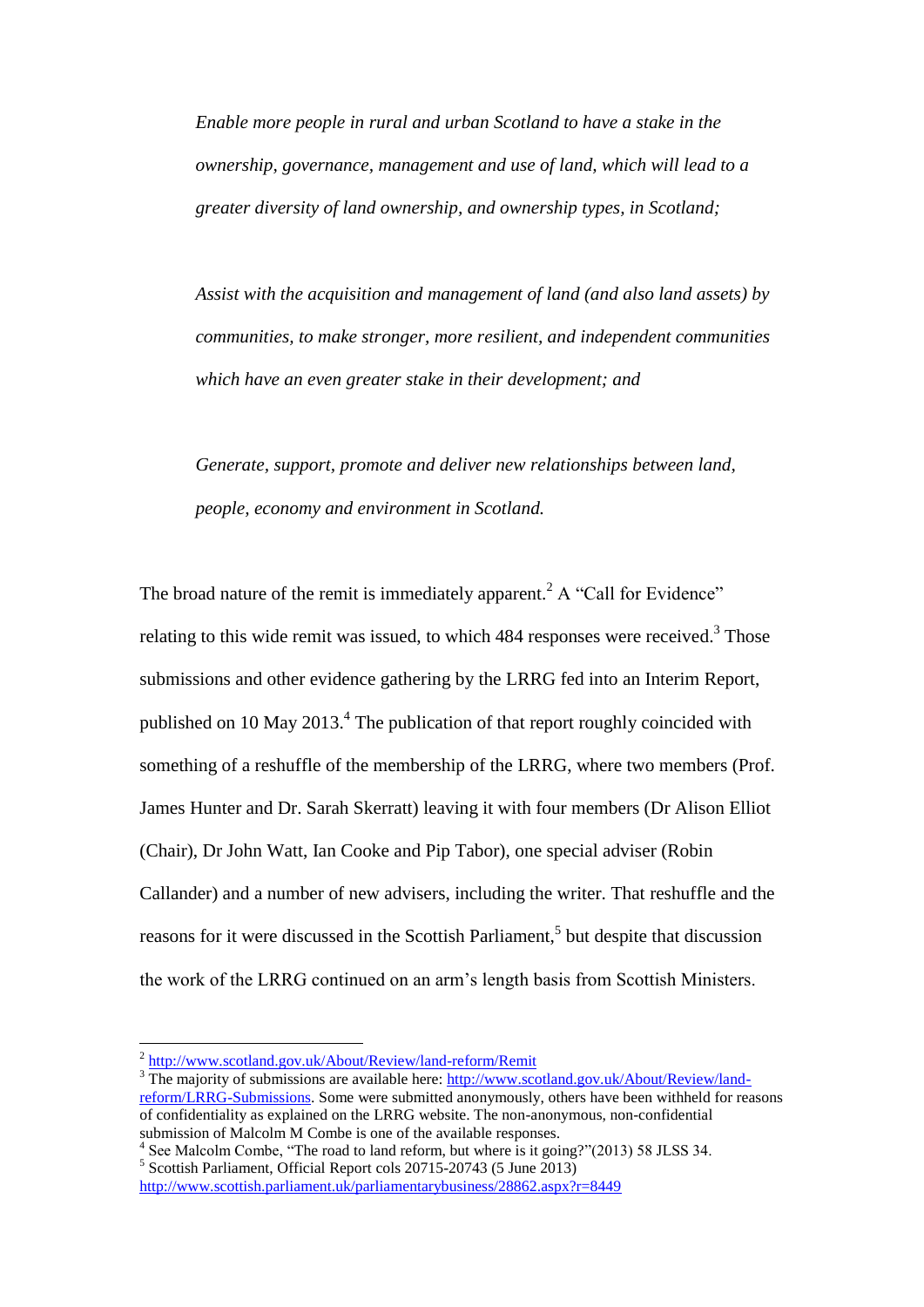## B. RECOMMENDATIONS

The work of the LRRG culminated in the Report published on 23 May 2013. It is an attractive document, making use of maps, charts and figures in a manner not normally seen in comparable legal reports (such as the work of the Scottish Law Commission). It is not perfect: footnote referencing is a little loose on occasion and comprehension could have been aided by the simple expedients of numbered recommendations and an executive summary. Those quibbles aside, it covers an impressive amount of legal terrain and contains sixty-two (non-numbered) recommendations for the reform of land law in Scotland.

At the time of the Report's publication, the majority of those recommendations sit comfortably within the remit of the devolved legislature that originated the LRRG. Some relate to existing goals, such as a commitment to land registration in furtherance of the Land Registration etc. (Scotland) Act  $2012<sup>6</sup>$  while others relate to previous unimplemented proposals, including an endorsement of the work of the Scottish Law Commission on the law of succession and the distinction between heritable (i.e. land) and moveable property when dealing with attempts to disinherit children or a spouse/civil partner.<sup>7</sup> There is a call to modernise the rules relating to compulsory purchase in Scotland<sup>8</sup> and, perhaps controversially, there is a steer towards strengthening the current pre-emptive right to buy that "1991 Act"<sup>9</sup> agricultural tenants have had since Part 2 of the Agricultural Holdings (Scotland) Act 2003 came

1

<sup>&</sup>lt;sup>6</sup> Section 4 of the Report.

<sup>7</sup> Section 6 of the Report, with reference to Report on *Succession* (Scot Law Com No 215, 2009).

<sup>&</sup>lt;sup>8</sup> Section 8 of the Report.

<sup>&</sup>lt;sup>9</sup> Agricultural Holdings (Scotland) Act 1991.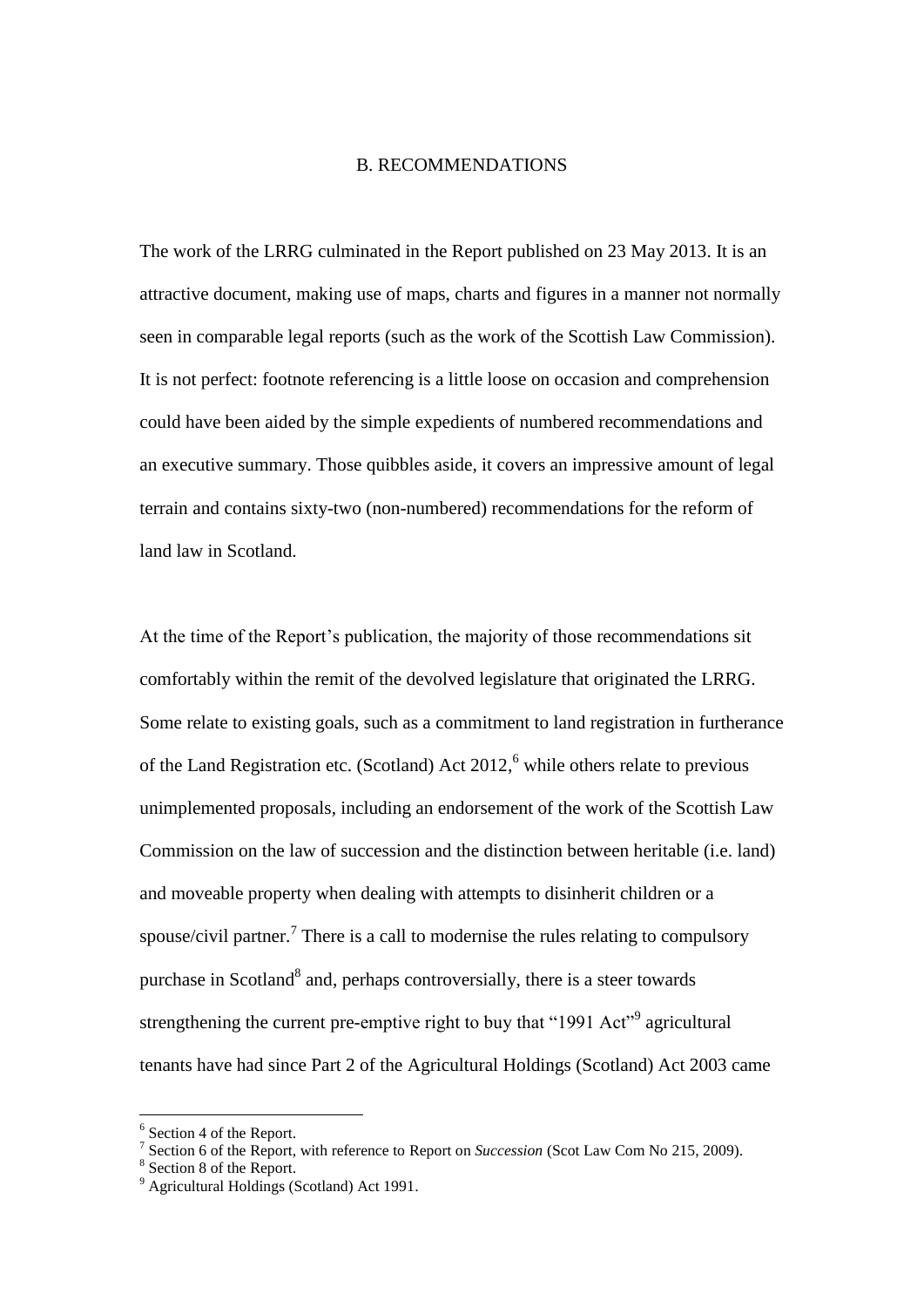into force.<sup>10</sup> Agricultural holdings are the subject of a separate review, set up and chaired by the Cabinet Secretary for Rural Affairs and the Environment. The steer of the Report is acknowledged in the Interim Report of the Agricultural Holdings Legislation Review Group, $^{11}$  but the Final Report of that review group may take its own direction.

Another controversial area relates to potential restrictions on ownership. One such restriction is a cap how much land might be held by "a private land owner or single beneficial interest."<sup>12</sup> Another suggests that it should be "incompetent for any legal entity not registered in a member state of the European Union to register title to land in the Land Register of Scotland, to improve traceability and accountability in the public interest."<sup>13</sup> These are challenging and (as recognised in the report) problematic areas, with issues of EU law (relating to free movement of capital) being engaged.<sup>14</sup> There may also be ECHR issues, with the Article 14 prohibition of discrimination seeming particularly in point if the non-EU prohibition was to extend to human beings from non-EU countries. That this was intended to be the case was alluded to in a parliamentary committee session with the members of the LRRG,  $^{15}$  but the compliance of such a measure with the ECHR is not clear.

Returning to less controversial grounds, communities have had a central role in recent Scottish land reform measures, most notably in Parts 2 and 3 of the Land Reform

1

<sup>&</sup>lt;sup>10</sup> Section 28 of the Report.

 $11 \text{ http://www.scotland.gov.uk/Publications/2014/07/5054}$  $11 \text{ http://www.scotland.gov.uk/Publications/2014/07/5054}$  $11 \text{ http://www.scotland.gov.uk/Publications/2014/07/5054}$  (accessed).

<sup>&</sup>lt;sup>12</sup> Section 24, paragraph 29 of the Report.

 $^{13}$  Section 5, paragraph 11 of the Report.

<sup>&</sup>lt;sup>14</sup> Articles 26 and 63 of the Treaty on the Functioning of the European Union.

<sup>&</sup>lt;sup>15</sup> Session of the Rural Affairs, Climate Change and Environment Committee, 28 May 2014, Official Report, cols 3672-3674

[<sup>\[</sup>http://www.scottish.parliament.uk/parliamentarybusiness/28862.aspx?r=9215&mode=pdf](http://www.scottish.parliament.uk/parliamentarybusiness/28862.aspx?r=9215&mode=pdf) .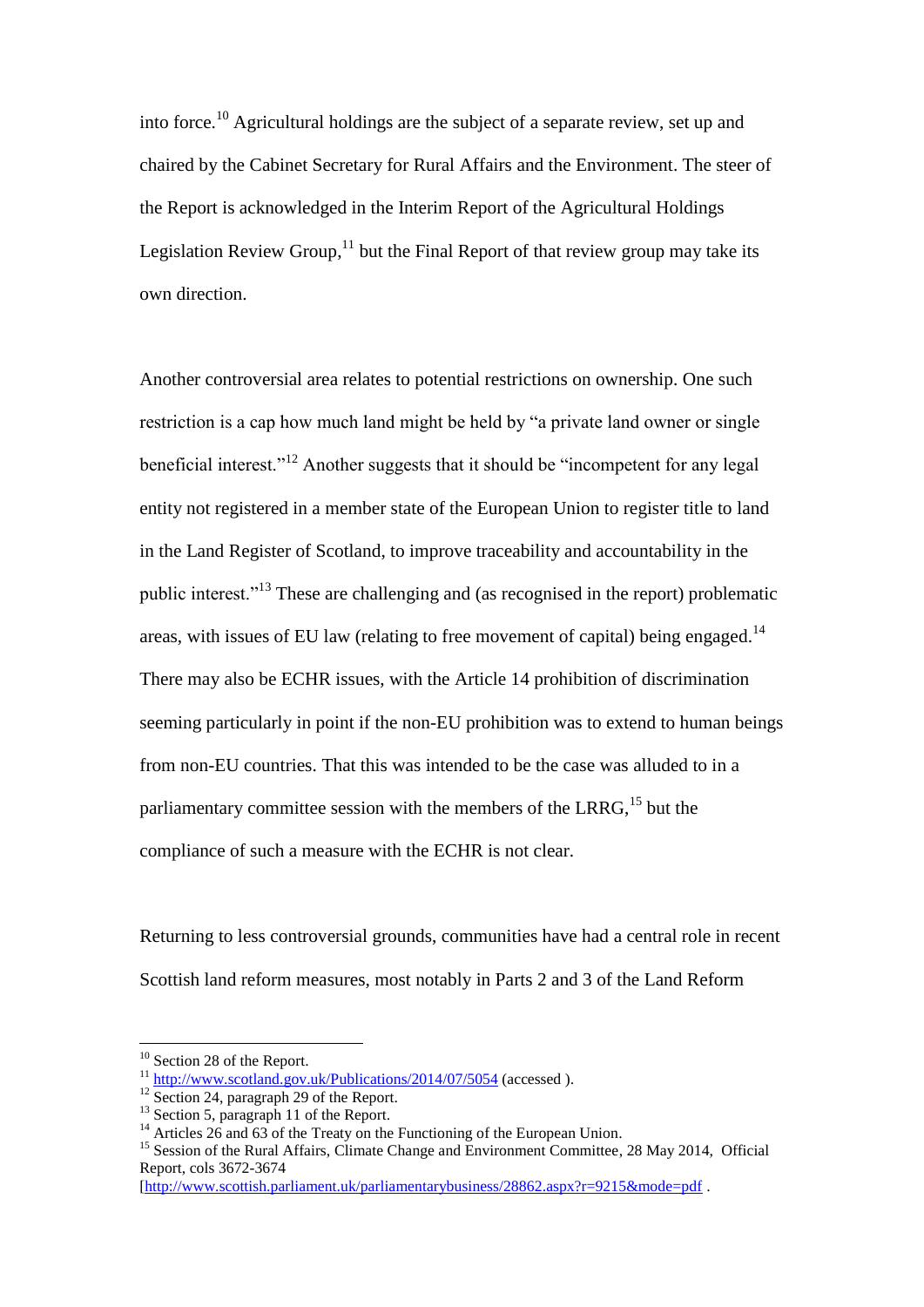(Scotland) Act  $2003$ <sup> $16$ </sup>. The place of community was evident in the remit of the LRRG and a substantial part of the Report is dedicated to community land rights.<sup>17</sup> Some measures that benefit communities are already in the pipeline, with the suitably named Community Empowerment (Scotland) Bill introduced to Holyrood in June 2013. This legislation will widen the scope of Part 2 of the 2003 Act and enable certain local bodies to buy abandoned or neglected land. Community empowerment was the subject of a separate Scottish Government consultation programme,<sup>18</sup> so it would be imprudent to read too much into this early action that to sits well with the recommendations of the LRRG, but it might indicate something of a direction of travel.

## C. CONCLUSION

The promise of a new Scottish constitutional order at the end of the last millennium brought land reform to the forefront of the political agenda, with that agenda being embodied in the Land Reform (Scotland) Act 2003. Whether by chance or by design, the potential for greater constitutional change in the form of Scottish independence has coincided with a re-evaluation of Scotland's relationship with its land. The LRRG, the Agricultural Holdings Legislation Review Group and even a report by the Scottish Affairs Committee at Westminster<sup>19</sup> all seem to indicate a further shift of Scottish land law can be expected. The coverage of the Final Report of the LRRG is impressively wide, taking in issues like State Aid, fiscal measures, urban renewal and Crown rights that it has not been possible to address in this note. It gives a

<u>.</u>

<sup>&</sup>lt;sup>16</sup> Malcolm M Combe, "Parts 2 and 3 of the Land Reform (Scotland) Act 2003: a definitive answer to the Scottish Land Question?" 2006 JR 195.

<sup>&</sup>lt;sup>17</sup> Part 4 of the Report.

<sup>&</sup>lt;sup>18</sup> Malcolm Combe, "Rural lessons for urban conveyancing" (2012) 57 JLSS 32.

<sup>&</sup>lt;sup>19</sup> <http://www.publications.parliament.uk/pa/cm201314/cmselect/cmscotaf/877/87702.htm> .